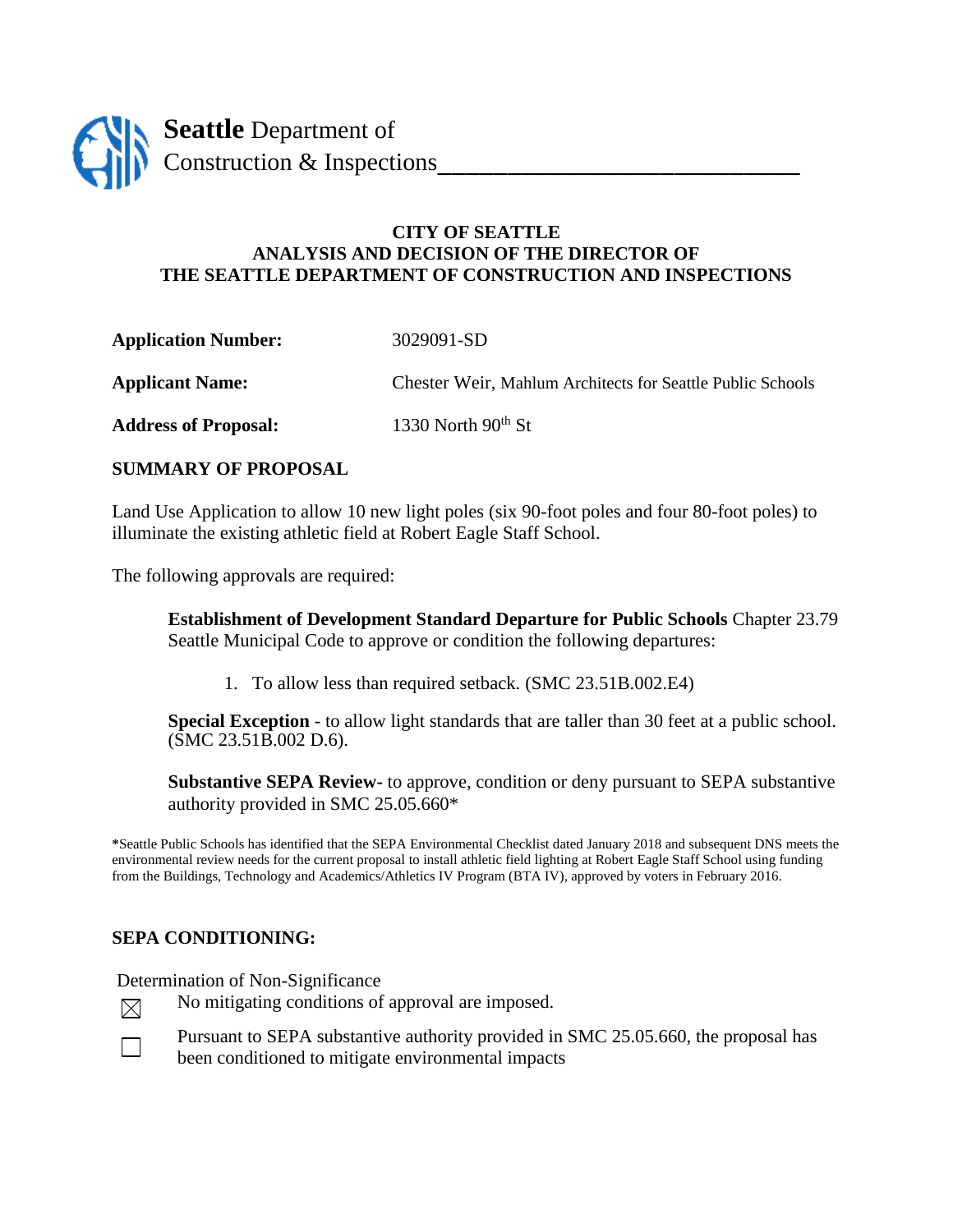

# **BACKGROUND**

## Site and Location

Robert Eagle Staff Middle School is located at 1330 North 90th Street, Seattle. The project site is bounded by N 92<sup>nd</sup> Street to the north, Wallingford Avenue North to the east, North 90<sup>th</sup> Street to the south, and Stone Avenue North to the west. There are mapped steep slope environmentally critical areas (ECA) on the site at the site edges where the site has been leveled and retaining walls hold the grade, and a former riparian corridor for Licton Springs Creek which now runs under the site. To the south there is Pillings Pond a private pond classified as a wetland.

### Zoning

The site is split zoned with Lowrise 2 (LR2) located, approximately, on the western half and single family 5000 (SF 5000) on the eastern half. The site borders a single-family zone to the northeast, east and part of the southeast. Multifamily zones Lowrise 1, Lowrise 2, and Lowrise 3 are located to the north, south and west.

### Proposal Information

Seattle Public Schools (SPS) proposes to construct ten over-height field lighting poles (80 to 90 feet tall) to light the existing athletic fields during low light or dark evenings and mornings. The fields are used by school teams for practice and play including in the morning and for community games in the evenings. The proposed new field lights may be used in the morning but will mostly be used later in the evening for school games and matches and community organized games. SPS has a joint use agreement with City of Seattle Parks and Recreation (SPR) for use of the athletic fields. If the fields are scheduled to be used, then the field lights are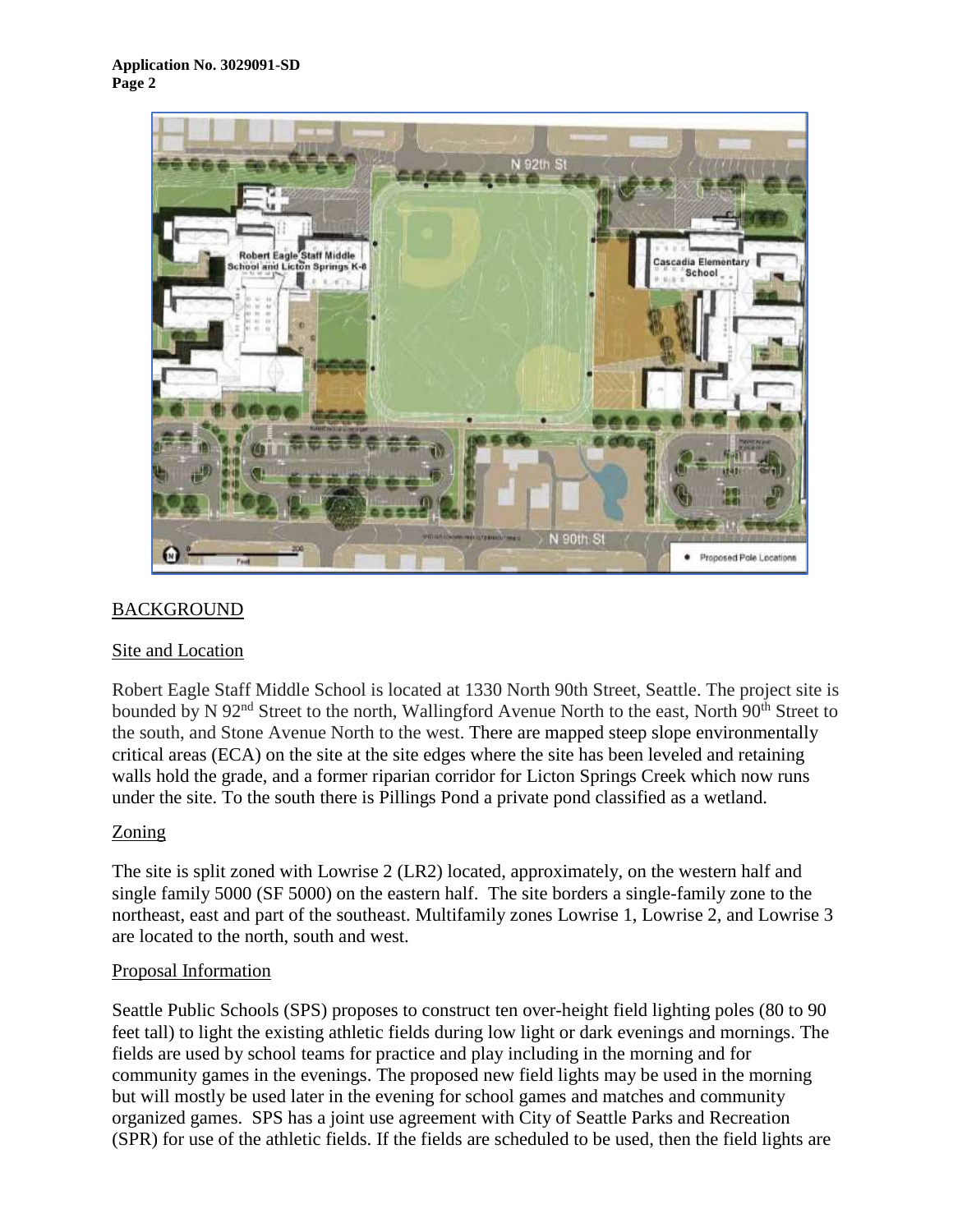proposed to be employed until 9:45 pm with lower lights for exiting and shut off at 10 pm. Information on the project proposal is available in the electronic file at [http://www.seattle.gov/dpd/.](http://www.seattle.gov/dpd/)

## Previous SEPA Related Actions

Prior to application for a Master Use Permit, the District exercised its prerogative to act as lead agency. A Determination of Non-Significance (DNS) was issued by Seattle Public Schools in January, 2018. An appeal was registered. On May 17, 2018 the DNS was recommended to be affirmed by the Hearing Examiner Pro Tem subject to mitigating measures. The Seattle School District submitted its MUP application to SDCI for review. For the purposes of this permit application, exercise of substantive SEPA authority by SDCI is limited to conditioning only for impacts previously identified by Seattle Public Schools. Conditioning pursuant to this authority will rely on the threshold DNS issued by the District and on environmental documents prepared by the District.

## Public Comments

Comment letters were received during the official public comment period. Comments included many letters contrary to the proposal and some letters in favor for field lights to extend the available time to use the fields. Letters can be viewed in the public electronic file at the following link<http://www.seattle.gov/dpd/> under the project number, MUP project 3029091-SD.

## Environmentally Critical Areas (ECA)

The proposed light poles will be sufficiently distant from the ECA Steep Slope Areas, neighboring wetland and former riparian corridor that the project will have no impact on the ECA or their buffers. This project may be evaluated as a non-ECA application.

### Development Standard Departure

The Seattle School District submitted a request for structure setback departures from Seattle Municipal Code Development Standards for two of the light poles located on the north side of the site. The Department of Neighborhoods (DON) is charged with administering the School Departure process per SMC 23.79.004. DON formed the required Advisory Committee of eight voting members with a City staff non-voting Chair. The final Development Standard Departure Report is available in the public electronic file at the following link [http://www.seattle.gov/SDCI/](http://www.seattle.gov/dpd/) under the project number.

## **I. ANALYSIS - DEPARTMENT OF NEIGHBORHOODS SCHOOL DEPARTURE PROCESS**

The Development Standard Departure process is conducted pursuant to the provisions of Seattle Municipal Code sections 23.79.002-012. An Advisory Committee was convened, public comment received, and a written recommendation to the Director of SDCI prepared. The Director prepares an analysis and decision per SMC section 23.79.010. The Director will determine the amount of departure to be allowed as well as mitigation measures to be imposed. The Director's Decision shall be based on an evaluation of the factors set forth in Section 23.79.008 C, the majority recommendations and minority reports of the Advisory Committee, comments at the public meeting(s) and other comments from the public. If the Director modifies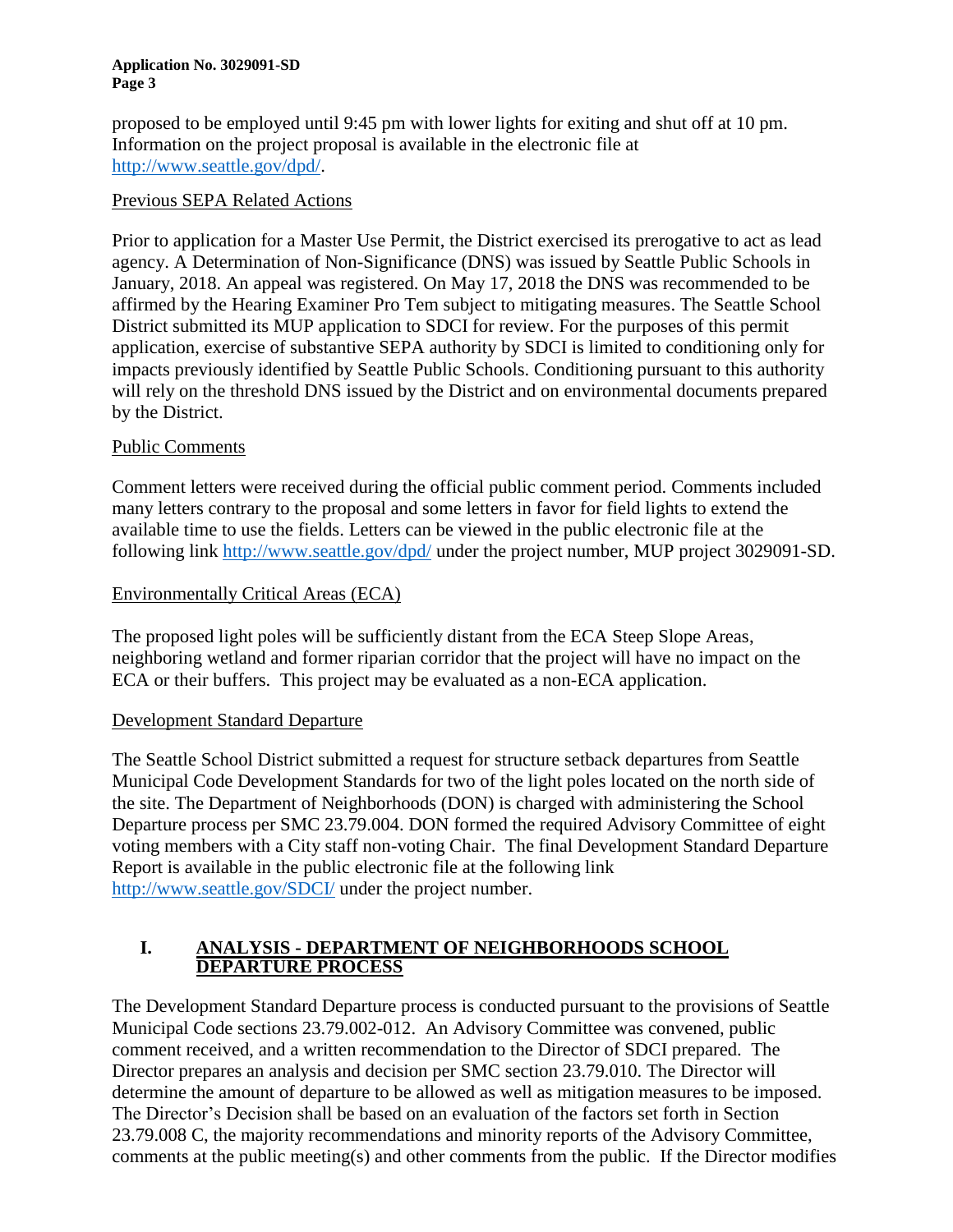the recommendations of the Advisory Committee, the reasons for the modification shall be put forth in writing.

Section 23.79.008 directs the Advisory Committee to *"gather and evaluate public comment"*, and to *"recommend maximum departures which may be allowed for each development standard from which a departure has been requested"*. It states, "*Departures shall be evaluated for consistency with the objectives and intent of the City's Land Use Code......, to ensure that the proposed facility is compatible with the character and use of its surroundings"*. The Advisory Committee is directed to consider and balance the interrelationships among the following factors in SMC 23.79.008 C 1:

- *a. Relationship to Surrounding Areas: The Advisory Committee shall evaluate the acceptable or necessary level of departure according to:*
	- *1. Appropriateness in relation to the character and scale of the surrounding area;*
	- *2. Presence of edges (significant setbacks, major arterials, topographic breaks, and similar features) which provide a transition in scale;*
	- *3. Location and design of structures to reduce the appearance of bulk;*
	- *4. Impacts on traffic, noise, circulation and parking in the area; and*
	- *5. Impacts on housing and open space.*

*More flexibility in the development standards may be allowed if the impacts on the surrounding community are anticipated to be negligible or are reduced by mitigation; whereas, a minimal amount or no departure from development standards may be allowed if the anticipated impacts are significant and cannot be satisfactorily mitigated.*

*b. Need for Departure: The physical requirements of the specific proposal and the project's relationship to educational needs shall be balanced with the level of impacts on the surrounding area. Greater departures may be allowed for special facilities, such as a gymnasium, which are unique and/or integral and necessary part of the educational process; whereas, a lesser or no departure may be granted for a facility which can be accommodated within the established development standards.*

### Departure Request and Advisory Committee Recommendation

Seattle School District submitted a request for a departure from Seattle Municipal Code Development Standards to accommodate the construction and location of two of the ten field light poles (north two) which need a reduced setback from 15 feet to five feet to stay out of the existing track.

The City initiated the Development Standard Departure Process, pursuant to SMC 23.44.006E, 23.51B and 23.79. The code requires that the Department of Neighborhoods convene an Advisory Committee (Development Standard Advisory Committee) when the School District proposes a departure from the development standards identified under the code. These standards are referred to as the "zoning code".

The purposes of the Development Standard Departure Advisory Committee are: 1) to gather public comment and evaluate the proposed departures for consistency with the objectives and intent of the City's land use policies to ensure that the proposed facility is compatible with the character and use of its surroundings; and 2) to develop a report and recommendation to the City Department of Construction and Inspections from the Department of Neighborhoods.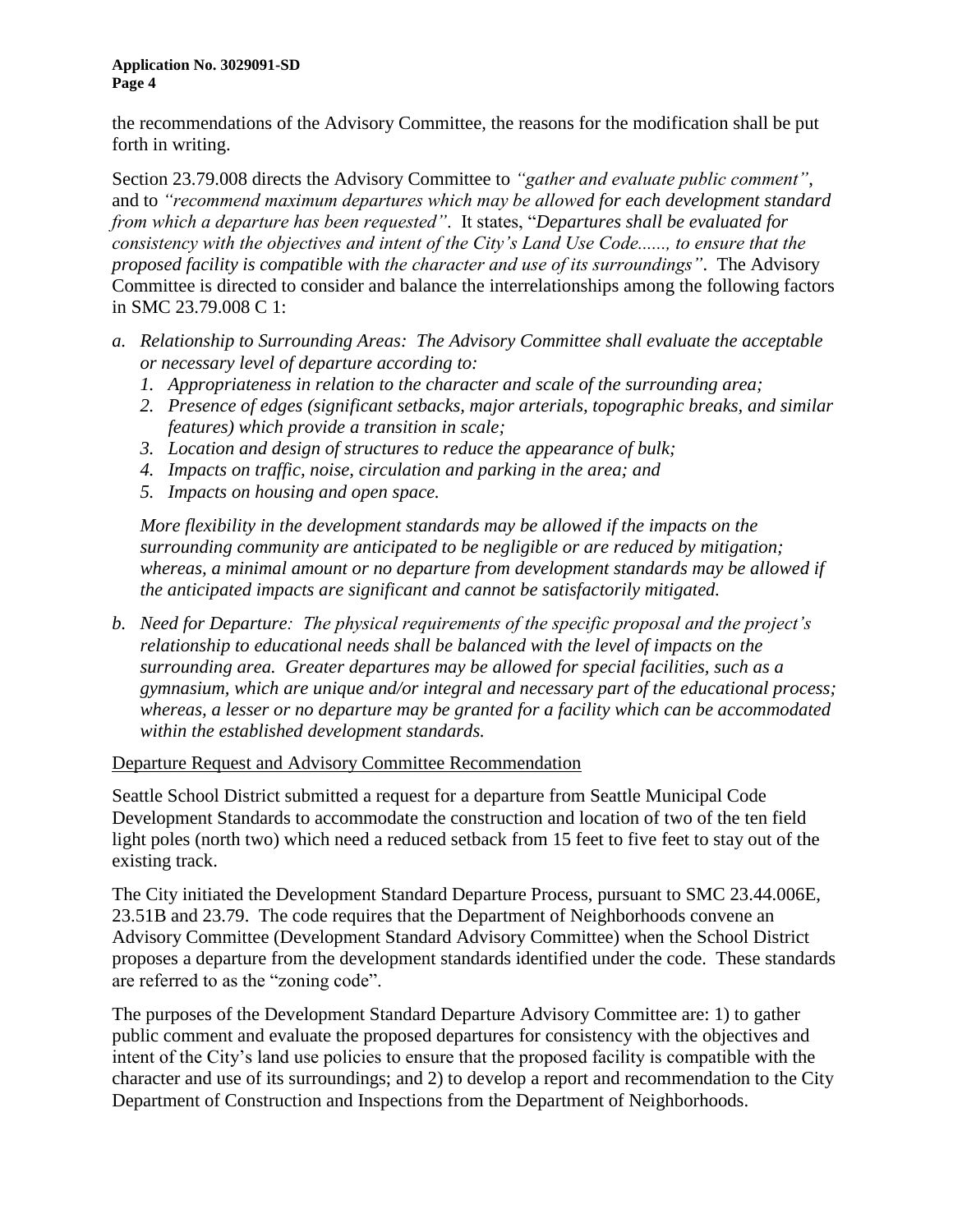Following completion of the Advisory Committee Report and its transmittal to the City's Department of Construction and Inspections, SDCI, will publish the Director's Decision. The Director of the Department of Construction and Inspections will determine the extent of departure from established development standards which may be allowed, as well as identify all mitigating measures which may be required. The Director's Decision is appealable to the City hearing examiner.

The Department of Neighborhoods sent notices to residents within 600 feet of the proposed new school and to a list of individuals and organizations that had shown interest in other community issues requesting self-nominations for membership on the Development Standard Departure Advisory Committee. The Committee was formed and composed of eight voting members with a City staff non-voting Chairperson.

The Seattle Municipal Code 23.79 intent is to grant departures from the requirements of the Municipal Code to accommodate Seattle Public Schools' proposed reduced light pole setbacks (two poles) to move them out of the center of the existing track and closer to the perimeter fence. SPS has demonstrated that there is a better location for the two north poles and code allowances dictate that a departure for reduced setback for the two poles is required.

In order to accommodate this project, Seattle Public Schools requested the following departure from the Seattle Municipal Code:

1. To allow a reduced setback from the property line for the two north light poles from 15 feet to 5 feet. (SMC 23.51B.002 E4)

Committee Review and Recommendation

## **Departure #1 –To allow a setback of 5 feet for two light poles.** (SMC 23.51B.002 E4)

SC 23.79.008 C1a – Relationship to surrounding areas

- 1) Appropriateness in relation to the character and scale of the surrounding area were considered by the Committee, and they did not have concerns about the reduced setback of 5 feet for field lighting poles having an impact on its relationship to the surrounding area.
- 2) Presence of edges (significant setbacks, major arterials, topographic breaks, and similar features) which provide a transition in scale were considered by the Committee, and they did not have concerns about the reduced setback of 5 feet for field lighting poles having an impact on the transition in scale.
- 3) Location and design of structures to reduce the appearance of bulk were considered by the Committee, and they did not have concerns about the reduced setback of 5 feet for the two northern field lighting poles having an impact on the appearance of bulk.
- 4) Impacts on traffic, noise, circulation and parking in the area were considered by the Committee, and they did not have concerns about the reduced setback of 5 feet for field lighting poles having an impact on traffic, circulation and parking the neighborhood.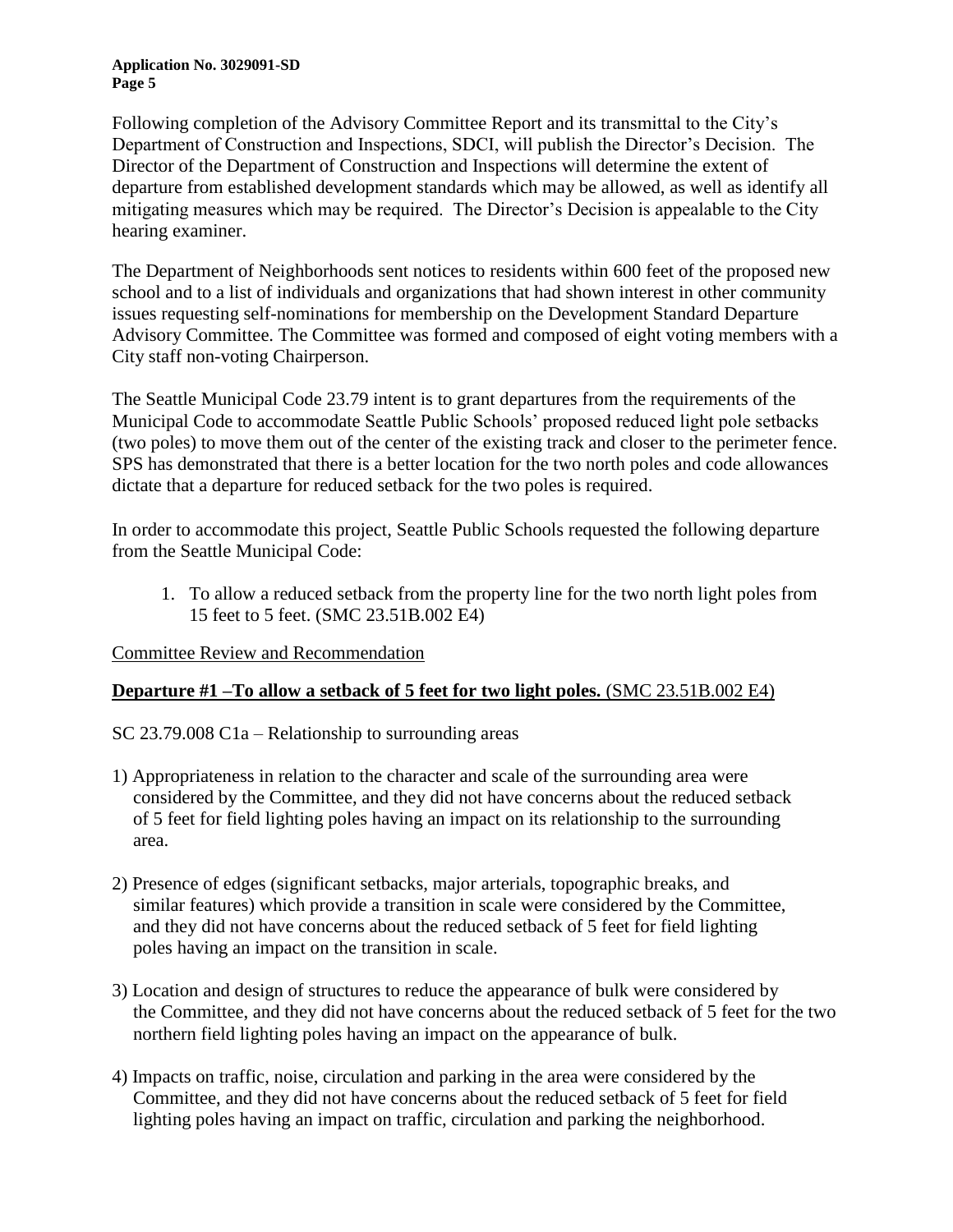5) Impacts on housing and open space were considered by the Committee, and they did not have concerns about the reduced setback of 5 feet for field lighting poles having an impact on housing and open space.

The Committee and community wanted to see the play field and track be open and accessible to the neighborhood during the day and evening hours, while also wanting to support a safer design. The Committee reconciled the fact that field lighting poles and lighting would be installed at this location and the question before them was where two of the 10 field lighting poles would be located so the poles would not be located in the middle of the track (the 15-foot setback location).

Some Committee and community members were frustrated that SPS had not considered the possibility of field lighting poles when designing and installing the field less than two years ago. The project team did indicate that the school project site and buildings were planned and developed under the BEX IV levy approved by voters in 2013. The School Board changed the morning bell times after the project was designed and construction had begun. Planning and funding for field lighting was included in the BTA IV levy approved by voters in 2016

## SC 23.79.008 C1b - Need for Departure

The Committee recognized the need for additional lit playfields in the city limits. The playfield is an existing field and an asset to SPS and the neighborhood. As density increases and the need for play fields by students and community organizations grows, the ability to use the fields after dark would enable SPS athletic teams, as well as community groups, to use it longer into the evening.

A departure is needed for the north two proposed field lighting poles. SPS can place the other eight field lighting poles without a departure; whereas, if the two field lighting poles discussed here were placed at the required setback line, the function of the track would be compromised by having poles in the middle of the track and would thus present an increased safety hazard. SPS also noted that there are utilities located under the track that would need to be relocated if a departure is not granted.

LED lighting as well as aiming and mounting the lights in a way that best lights the field is proposed to minimize light glare and impacts on the residences.

The Committee contemplated conditioning their recommendation with conditions such as restrictions on time of use, amplification, etc. but chose to rely on the SEPA process to address the concerns they were hearing from the community. This Committee is assigned to review the departure request of the field lighting poles, and only that.

If the departure were to be approved by SDCI, the Committee was concerned with the safety of track and play field users and deliberated if they should condition their approval on the addition of safety measures, such as padding on the base of the field lighting poles and striping the outside track lane a contrasting color to indicate the outside edge of the running area. Ultimately the Committee decided that putting conditions regarding safety was unnecessary and SPS can and will make the decision about safety.

After consideration of the above, the Committee recommends: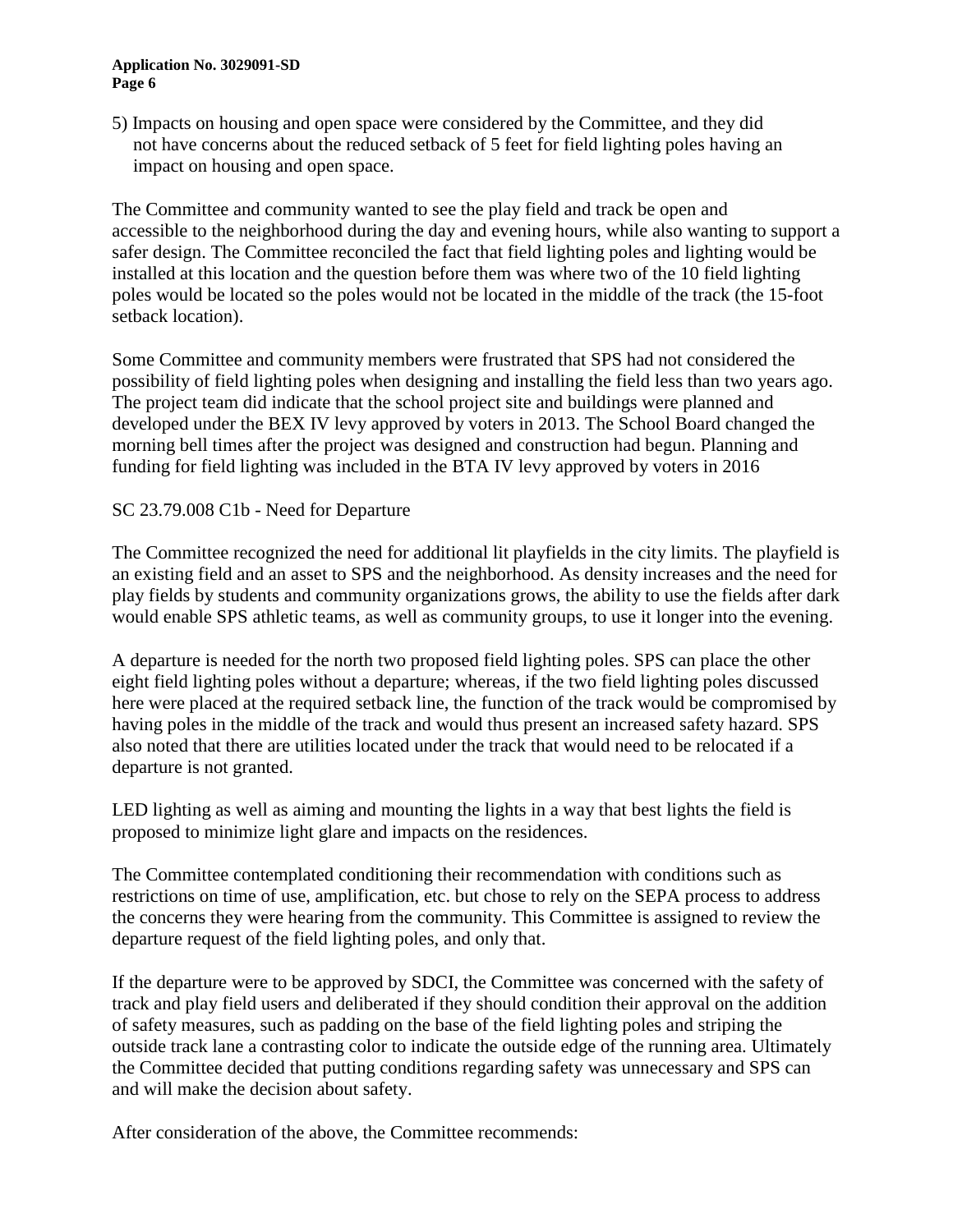**Recommendation Departure #1** – That the departure to allow a reduced setback of 5 feet be GRANTED WITH NO CONDITIONS as requested by Seattle Public Schools with a preference for the design as presented and field lighting poles inside the perimeter fence.

## Director's Analysis

The Director's decision shall be based on an evaluation of the factors set forth in Section 23.79.008 C, the majority recommendations and minority reports of the Advisory Committee, comments at the public meeting, and other comments from the public.

Section 23.79.008 C 1 states:

*a. Relationship to Surrounding Areas: The Advisory Committee shall evaluate the acceptable or necessary level of departure according to:*

- *1. Appropriateness in relation to the character and scale of the surrounding area*
- *2. Presence of edges (significant setbacks, major arterials, topographic breaks, and similar features) which provide a transition in scale.*
- *3. Location and design of structures to reduce the appearance of bulk;*
- *4. Impacts on traffic, noise, circulation and parking in the area; and*
- *5. Impacts on housing and open space.*

The Director notes that the 80 and 90-foot poles will be noticeable on the school campus due to their height and number. However, the school campus with two large school buildings and large play areas are the exact context in which one would expect to find tall light poles. The fact that the departure request is for a setback adjustment from 15 feet to 5 feet (for two poles) from the property line is not a great change that the character and scale of the area is impacted. Therefore, the two north poles are allowed under this criterion.

The presence of transitioning edges is due mostly to the North 92<sup>nd</sup> Street right of way, perimeter fencing and landscaping. The departure request at hand is to approve the difference from 15 feet to 5 which is not a great difference. The scale giving elements, right of way and landscaping, will not be lost or compromised in the change from 15 feet to 5 feet. The change in appearance of bulk from 15 feet to 5 feet will be minimal. Impact on traffic, noise, circulation and parking and impacts on housing and open space will not be affected by the change in setback from 15 to 5 feet. Thus, the setback departure is approved.

*b. Need for Departure: The physical requirements of the specific proposal and the project's relationship to educational needs shall be balanced with the level of impacts on the surrounding area. Greater departure may be allowed for special facilities, such as a gymnasium, which are unique and/or an integral and necessary part of the educational process; whereas, a lesser or no departure may be granted for a facility which can be accommodated within the established development standards.*

The Director notes that the Committee discussed the overall need for departures (SMC 23.79.008C1b) as part of its departure deliberations. The Seattle Municipal Code provides for granting departures from the requirements of the Municipal Code to accommodate educational needs. In this case, the Seattle School District stated that placing the north field lights presented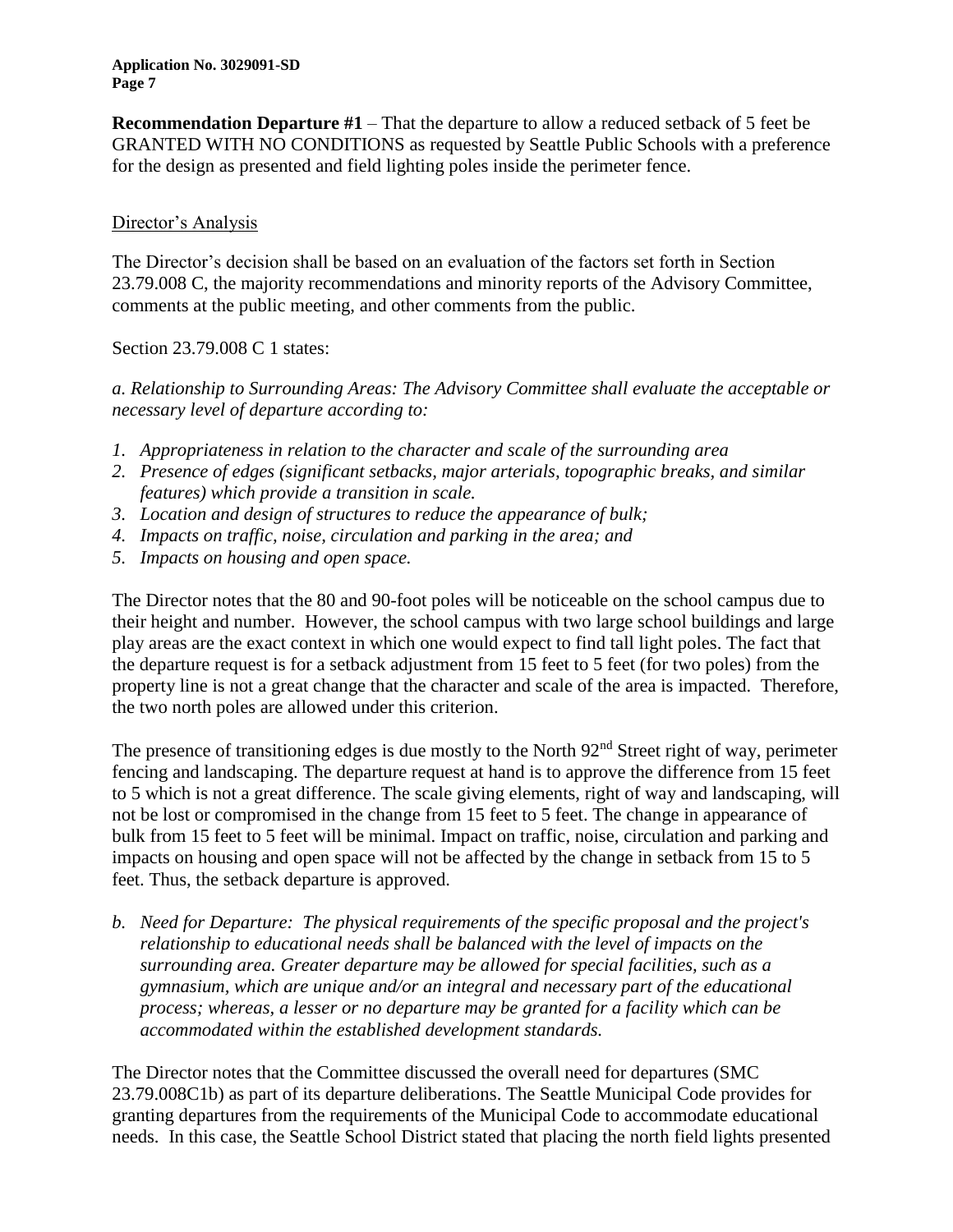challenges with the existing perimeter track and that without granting the departure for a lesser setback the poles would interfere with the track.

In addition to the majority report, a minority report was submitted by a Committee Member. Issues in the minority report focused on the following points:

- 80 and 9 ft. light poles and lighting cannot present a transition in scale at that height in a single family and Lowrise zone and no other transitioning elements are apparent.
- Evening lighting favors adult and community game and matches, not school users.
- The Committee should have deliberated over open access for community users.
- There are other impacts as outlined in .008C1a.
- The Committee selection appears to be incomplete.
- Many of the public support letters are from public addresses two or more miles away.
- Access to the fields is restricted and appears to be reservable for evening under-the-lights play for those who can pay to join community teams leading to a sense of privileged access, not access for all.

The Director balances departure requests through criteria based on the relationship to surrounding areas with need for development standards departures to meet program requirements. The Director considers information from majority and minority reports and public comment and finds that the departure request should be allowed due to its limited and minor adjustment in code requirements.

# **DECISION-DEVELOPMENT STANDARD DEPARTURES**

The school development standard departure number one, to allow less than required setback, is GRANTED without modifications and without conditions.

# **II. ANALYSIS - SPECIAL EXCEPTION**

The Land Use Code provides a Special Exception review process for over height light standards for illumination of athletic fields at public school sites. SMC 23.51B. 002 D 6.

A Special Exception Type II review as provided for in Section 23.51B.002D6b when the proposed light standards are not included in a proposal being reviewed pursuant to [Chapter](https://library.municode.com/wa/seattle/codes/municipal_code?nodeId=TIT25ENPRHIPR_CH25.05ENPOPR)  [25.05,](https://library.municode.com/wa/seattle/codes/municipal_code?nodeId=TIT25ENPRHIPR_CH25.05ENPOPR) the Director may permit the additional height as a special exception subject to Chapter 23.76, Procedures for Master Use Permits and Council Land Use Decisions. The special exception application shall be subject to the following provisions:

# 6. *Light Standards*

*b. When proposed light standards are not included in a proposal being reviewed pursuant to* [Chapter 25.05](https://library.municode.com/wa/seattle/codes/municipal_code?nodeId=TIT25ENPRHIPR_CH25.05ENPOPR)*, the Director may permit the additional height as a special exception subject to* [Chapter](https://library.municode.com/wa/seattle/codes/municipal_code?nodeId=TIT23LAUSCO_SUBTITLE_IVAD_CH23.76PRMAUSPECOLAUSDE) *23.76, Procedures for Master Use Permits and Council Land Use Decisions.* 

*1) When seeking a special exception for taller light standards, the applicant must submit an engineer's report demonstrating that the additional height contributes to a reduction in impacts from light and glare. When the proposal will result in extending*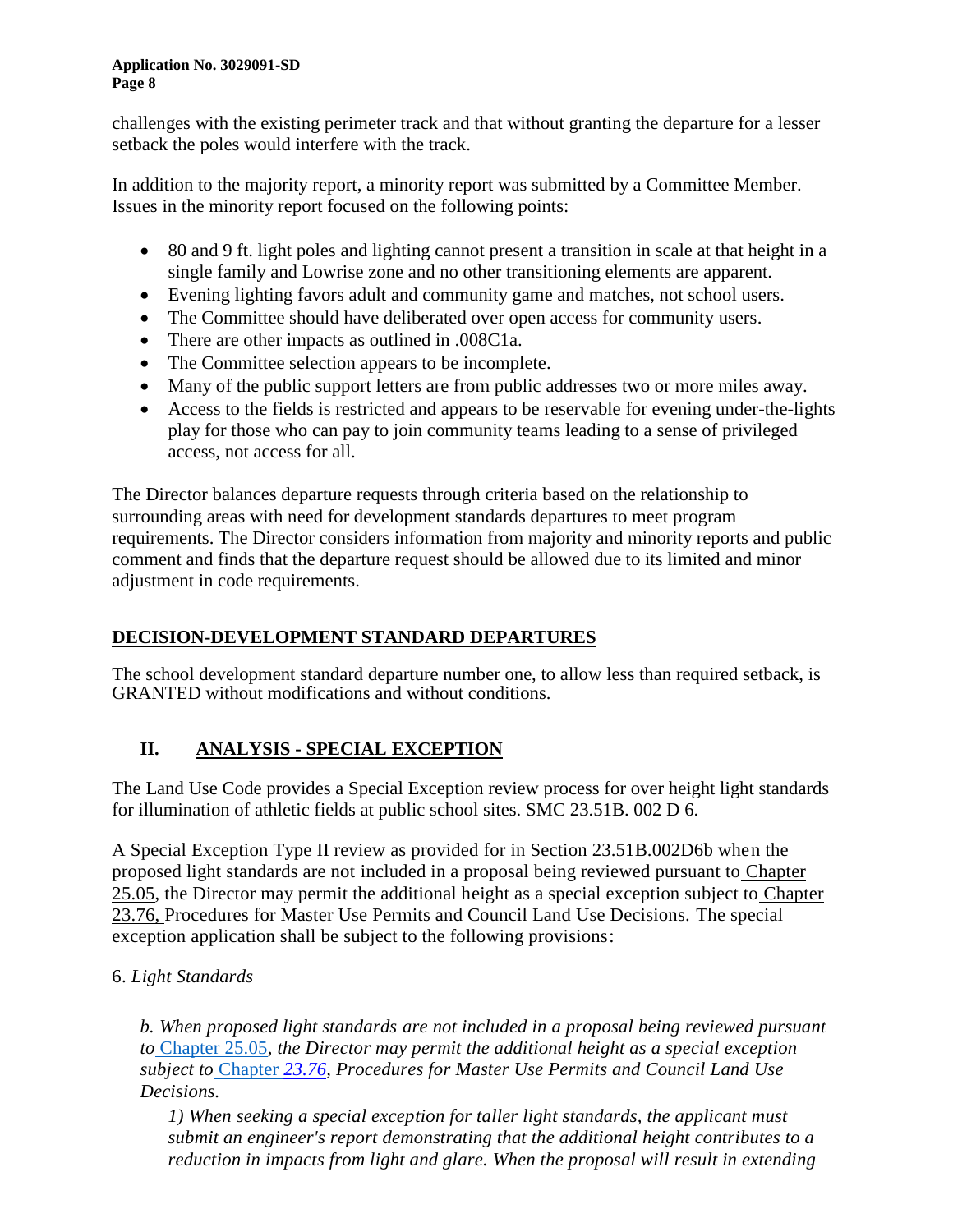*the lighted area's duration of use, the applicant must address and mitigate potential impacts, including but not limited to, increased duration of noise, traffic, and parking demand. The applicant also shall conduct a public workshop for residents within 1/8 of a mile of the affected school in order to solicit comments and suggestions on design as well as potential impacts.* 

Reports submitted by the applicant measure potential impacts and suggest mitigation for increased duration of noise, light, traffic, and parking demand due to the ten proposed light poles. The reports are the following and can be found at the city website for this project, <http://www.seattle.gov/dpd/> under the project number, MUP project 3029091-SD.

Noise Technical Memorandum ESA, 2017 Transportation Technical Report (Heffron, 2017) Light and Glare report (Stantec, 2017) Potential Light impacts on Waterfowl Technical Memorandum (ESA 2017)

# Light and Glare

The applicant has submitted an engineer's report which demonstrates that the additional pole height (from code allowed 30 feet to the higher poles) contributes to a reduction in impacts from light and glare (Light and Glare report, Stantec, 2017). The report is available on the City website and discusses the light poles and the type of lights and shielding mechanisms which are proposed. Seemingly counterintuitive, the report demonstrates that the increase in height along with the newer generation of field lights and glare shielding mechanisms will contribute to reduced impacts from light and glare.

## Traffic and Parking

The applicant has also submitted reports which address ramifications of extended field use later in the evenings, on traffic and parking demand (Transportation Technical Report Heffron, 2017).

The study notes that traffic volumes on nearby streets and intersections will continue to grow as new area-wide development continues. Increased traffic related to the field lights will be later in the evening, even past the peak commute hours and should not significantly affect the area, although increased traffic may be noticed by neighbors.

The traffic and parking analysis (Heffron, 2017) indicates that the peak parking demand for the field lighting project is expected to generate about 100 to 140 peak demand additional trips per day for part of the year, from October to March, when the lights are in use. Peak demand associated with the field lights could occur in the PM peak hour as a high school athletic practice or game ends and a recreational game begins.

The traffic and parking analysis noted that the existing on-street parking utilization is becoming increasingly high, that is, there are fewer on street parking spaces available, but that there is available parking on site in the school parking lots to accommodate additional evening users due to the additional draw of the field lights for evening parking demand.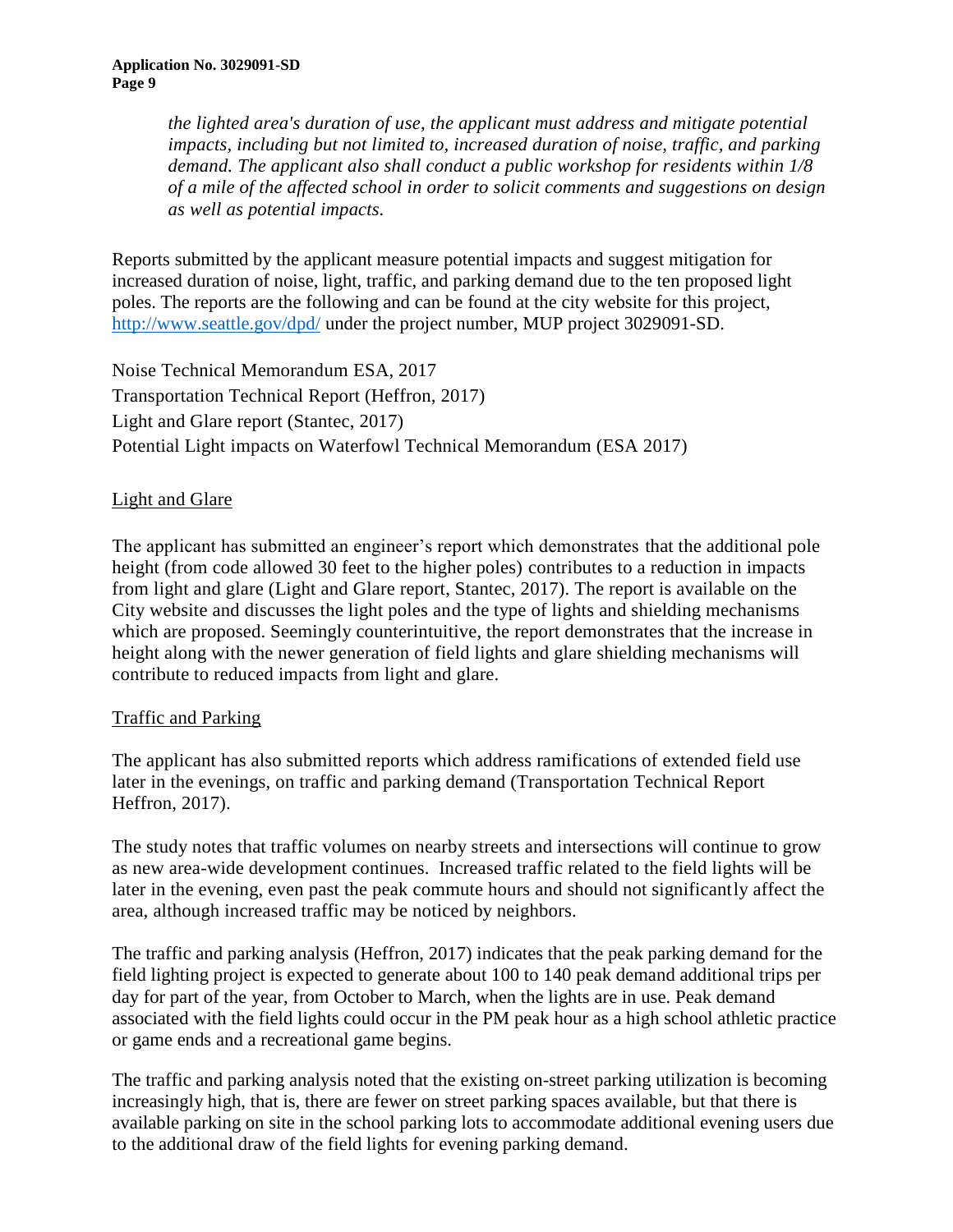Noise

The Noise report measured existing noise levels at the site. Results are found in the report and notes that evening background noise ranges from approximately 46 Leq to a peak of 68.8. The site is bordered by single family and multifamily residential uses as well as distant commercial uses.

The noise ordinance allows for a higher level of intermittent and short duration noise related to cheers, whistles, loud yells, and similar noise peaks of athletic games and matches.

The Noise Code suggests Leq be 55 Leq during the day and 45 Leq from 10 pm to 7 am. The noise report suggests that there will be additional noise producing recreational activity during the evening when the field lights are on. The School is located in a residential area and per table 25.08.410A receiving residential properties to the east have a limit of 55 Leq.

According to the reports and based on research at other schools it is anticipated that the project will have background and intermittent levels within the level limits with an additional 5 dB(A) and should remain below the 55 (Leq) for all residential properties.

The applicant held a public workshop in order to solicit public comments on Wednesday, January 24, 2018. The applicant received comments from the public and considered the comments in their project design.

*2) The Director may condition a special exception to address negative impacts from light and glare on surrounding areas, and conditions may also be imposed to address other impacts associated with increased field use due to the addition of lights, including, but not limited to, increased noise, traffic, and parking demand.* 

The Department concludes that some impacts associated with the field lights will be felt by the neighborhood, but that the intensity of impacts will be short lived, intermittent or a small increase in impact. Additional parking demand will be felt by neighbors due to the field lights especially if the community visitors and teams park on the street.

# **The Special Exception is APPROVED.**

# **III. ANALYSIS – SEPA**

## **Procedural SEPA** *(Robert Eagle Staff Field Lights)*

Significant impacts of this proposal were analyzed in the Seattle Public Schools Environmental documents. Seattle Public Schools has identified that the SEPA Environmental Checklist dated January 2018 and subsequent DNS meets the environmental review needs for the current proposal to install athletic field lighting at Robert Eagle Staff School using funding from the Buildings, Technology and Academics/Athletics IV Program (BTA IV), approved by voters in February 2016.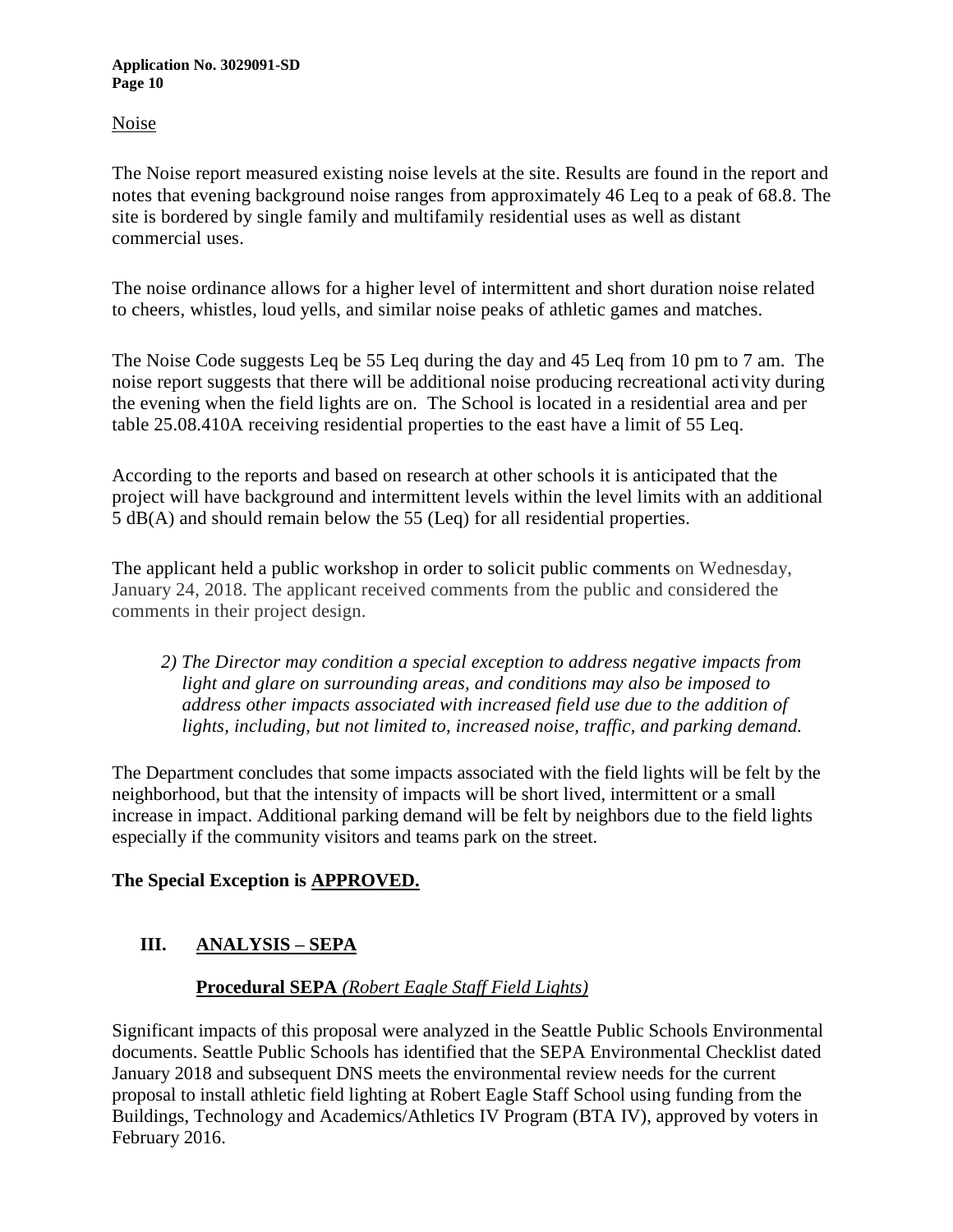An environmental checklist is used by agency decision makers to analyze environmental impacts, along with other relevant considerations or documents, in making final decisions on a proposal. The SEPA Ordinance contemplates that the general welfare, social, and other requirements, and essential considerations of state policy will be taken into account in weighing and balancing project alternatives and in making final decisions. The following specific environmental policies listed in SMC 25.05.675 were studied in the environmental checklist:

- Earth
- Air Quality/Greenhouse Gas
- Water
- Plants
- Animals
- Energy and Natural Resources
- Environmental Health
- Construction Impacts
- Land and Shoreline Use
- Housing
- Aesthetics
- Recreation
- Height, Bulk, and Scale
- Parking
- Historic and Cultural Preservation
- Light and Glare
- Public Services
- Transportation

# **A. Substantive SEPA (Seattle Department of Construction and Inspections)**

The checklist provides a basis upon which agency officials can make the balancing judgment mandated by SEPA, because it provides information on the environmental costs and impacts.

The Seattle SEPA Code provides substantive authority to require mitigation of adverse environmental impacts resulting from a proposal (SMC [25.05.655](http://clerk.ci.seattle.wa.us/~scripts/nph-brs.exe?s1=25.05.655&s2=&S3=&Sect4=AND&l=20&Sect1=IMAGE&Sect3=PLURON&Sect5=CODE1&d=CODE&p=1&u=%2F%7Epublic%2Fcode1.htm&r=1&Sect6=HITOFF&f=G) and [25.05.660\)](http://clerk.ci.seattle.wa.us/~scripts/nph-brs.exe?s1=25.05.660&s2=&S3=&Sect4=AND&l=20&Sect1=IMAGE&Sect3=PLURON&Sect5=CODE1&d=CODE&p=1&u=%2F%7Epublic%2Fcode1.htm&r=1&Sect6=HITOFF&f=G). Mitigation, when required, must be related to specific environmental impacts identified in an environmental document and may only be imposed to the extent that a given impact is attributable to a proposal, and to the extent that the mitigation is reasonable and capable of being accomplished. Additionally, mitigation may be imposed only when based on policies, plans, and regulations referenced in SMC 25.05.665 to SMC 25.05.675 (SEPA Overview Policy, SEPA Cumulative Impacts Policy, and SEPA Specific Environmental Policies). In some instances, local, state or federal regulatory requirements will provide sufficient mitigation of an impact and additional mitigation imposed through SEPA may not be necessary.

The School SEPA checklist identified short- and long-term impacts, as well as mitigation measures for adding field lighting. The City of Seattle is conducting substantive SEPA review of the proposal to determine whether additional mitigation is warranted by the City's SEPA policies found in SMC 25.05.665-675.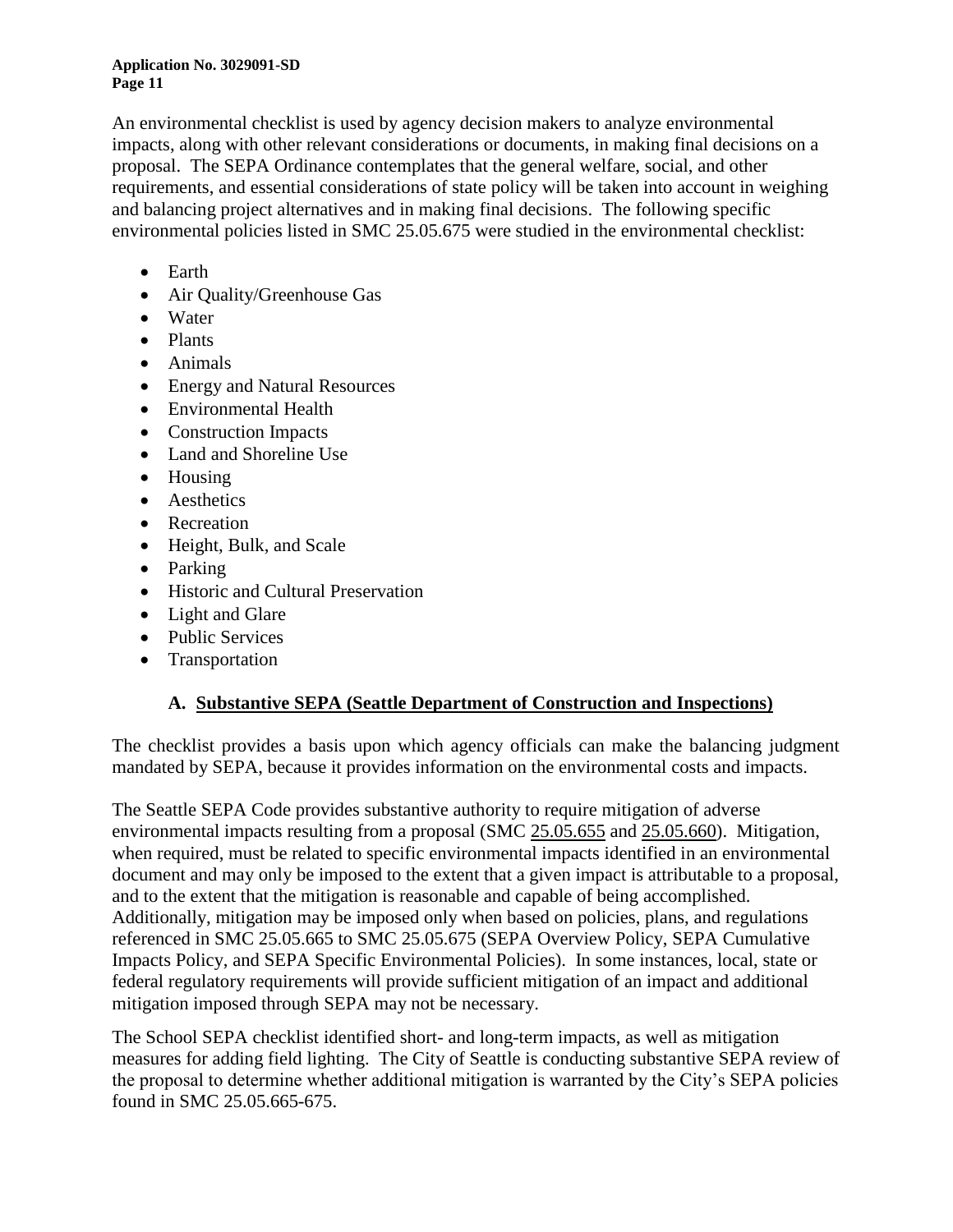The SEPA Overview Policy (SMC 25.05.665 D) clarifies the relationship between codes, policies, and environmental review. Specific policies for each element of the environment, and certain neighborhood plans and other policies explicitly referenced may serve as the basis for exercising substantive SEPA authority. The Overview Policy states in part: "*where City regulations have been adopted to address an environmental impact, it shall be presumed that such regulations are adequate to achieve sufficient mitigation*" subject to some limitations.

Under such limitations/circumstances, mitigation can be considered. Thus, a more detailed discussion of some of the impacts is appropriate.

## Short Term Impacts

Construction activities could result in the following adverse impacts: construction dust and storm water runoff, erosion, emissions from construction machinery and vehicles, increased particulate levels, increased noise levels, occasional disruption of adjacent vehicular and pedestrian traffic, a small increase in traffic and parking impacts due to construction related vehicles, and increases in greenhouse gas emissions. Several construction-related impacts are mitigated by existing City codes and ordinances applicable to the project such as: the Stormwater Code (SMC 22.800-808), the Grading Code (SMC 22.170), the Street Use Ordinance (SMC Title 15), the Seattle Building Code, and the Noise Control Ordinance (SMC 25.08). Puget Sound Clean Air Agency regulations require control of fugitive dust to protect air quality. The following analyzes construction-related noise, greenhouse gas, construction traffic and parking impacts, as well as mitigation.

## *Greenhouse Gas Emissions*

Construction activities including construction worker commutes, truck trips, the operation of construction equipment and machinery, and the manufacture of the construction materials themselves result in increases in carbon dioxide and other greenhouse gas emissions which adversely impact air quality and contribute to climate change and global warming. While these impacts are adverse, no further mitigation is warranted pursuant to SMC 25.05.675.A.

### Construction Impacts - Parking and Traffic

Increased trip generation is expected during the proposed demolition, grading, and construction activity. The area is subject to traffic congestion during peak travel times on nearby arterials. Large trucks turning onto arterial streets would be expected to further exacerbate the flow of traffic.

The area includes limited and timed or metered on-street parking. Additional parking demand from construction vehicles would be expected to further exacerbate the supply of on-street parking. It is the City's policy to minimize temporary adverse impacts associated with construction activities.

However, the impacts identified in the SEPA checklist state that the amount of excavation and size of construction for the field lights will result in a small and temporary increase in truck trips and demand for on-street parking. Any closures of the public right of way will require review and permitting by Seattle Department of Transportation. Additional mitigation is not warranted per SMC 25.05.675.B.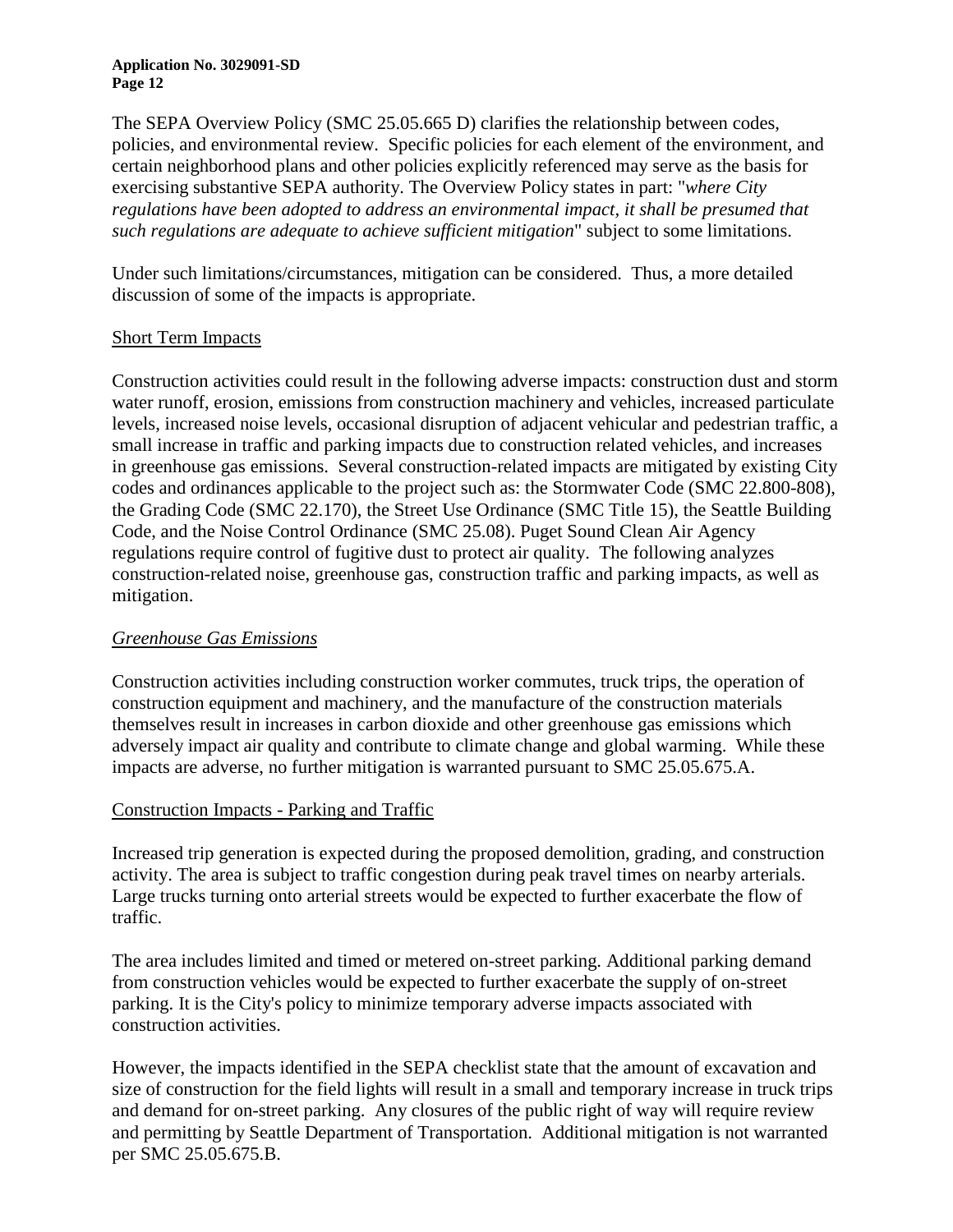### *Construction Impacts - Noise*

The project is expected to generate a small amount of loud noise during demolition, grading and construction. The Seattle Noise Ordinance (SMC 25.08.425) permits increases in permissible sound levels associated with private development construction and equipment between the hours of 7:00 AM and 10:00 PM on weekdays and 9:00 AM and 10:00 PM on weekends and legal holidays

If extended construction hours are need to an emergency, the applicant may seek approval from SDCI through a Noise Variance request. The applicant's environmental checklist does not indicate that extended hours are anticipated.

The limitations stipulated in the Noise Ordinance and the CMP are sufficient to mitigate noise impacts and no additional SEPA conditioning is necessary to mitigation noise impacts per SMC 25.05.675.B.

## Long Term Impacts

Long-term or use-related impacts are also anticipated as a result of approval of this proposal including: greenhouse gas emissions; parking; potential blockage of designated sites from the Scenic Routes nearby; possible increased traffic in the area. Compliance with applicable codes and ordinances is adequate to achieve sufficient mitigation of most long-term impacts and no further conditioning is warranted by SEPA policies. However, subjects such as greenhouse gas, historic resources, height bulk and scale, parking, and transportation warrant further analysis.

### *Greenhouse Gas Emissions*

Operational activities, primarily vehicular trips associated with the project's energy consumption, are expected to result in increases in carbon dioxide and other greenhouse gas emissions which adversely impact air quality and contribute to climate change and global warming. While these impacts are adverse, no further mitigation is warranted pursuant to SMC 25.05.675.A.

## *Light and Glare*

The applicant has submitted an engineer's report which demonstrates that the additional pole height (from 30 feet to 80 and 90 feet) contributes to a reduction in impacts from light and glare (Light and Glare report, Stantec, 2017). The report is available on the City website and discusses the light poles and the type of modern lights and shielding mechanisms which are proposed. Seemingly counterintuitive, the report demonstrates that the increase in height along with the newer generation of field lights and glare shielding mechanisms will contribute to reduced impact from light and glare. While some impact is expected and be adverse, mitigation is presumed to be sufficient and no further mitigation is warranted pursuant to SMC 25.05.675.A.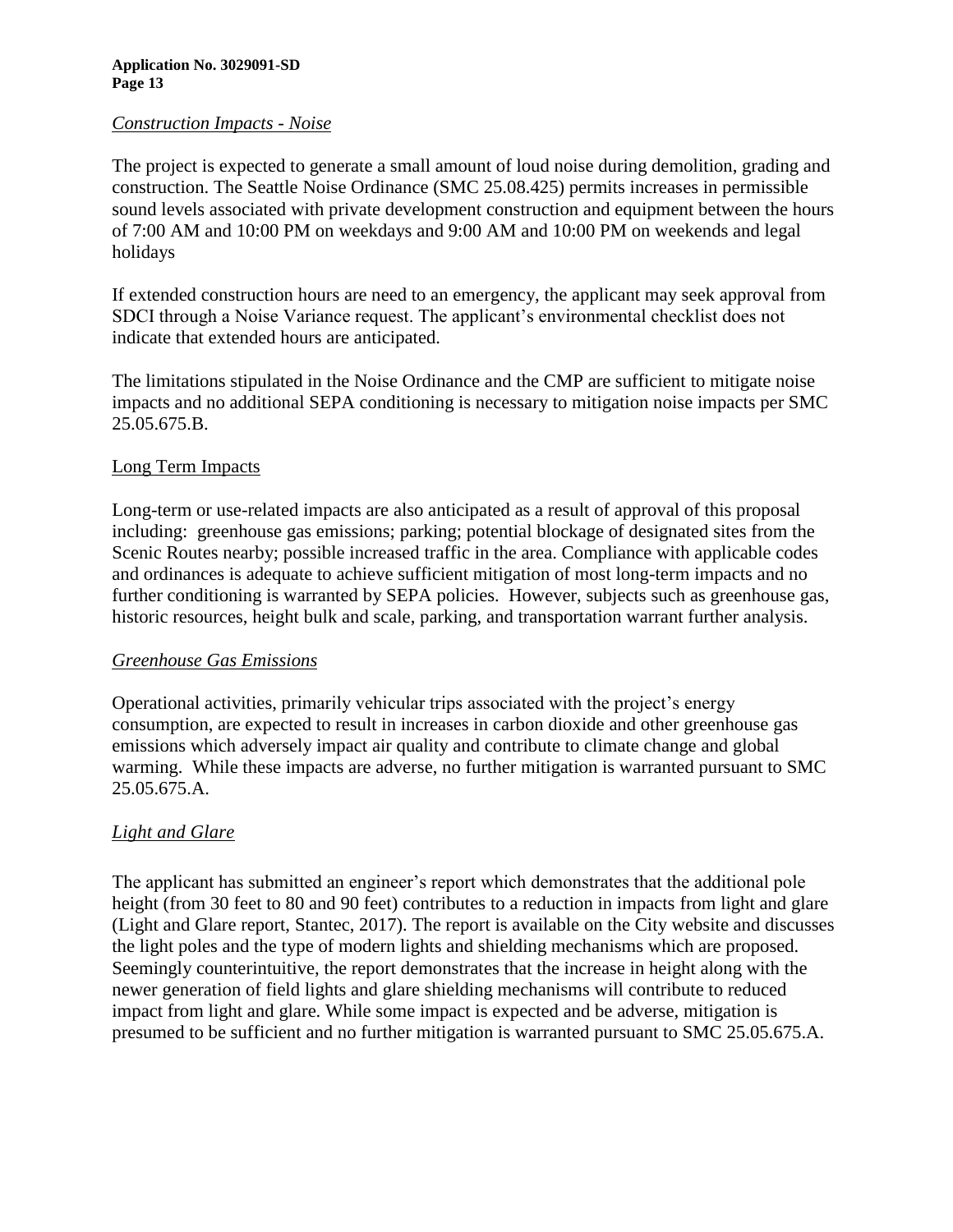## *Height, Bulk, and Scale*

Section 25.05.675.G describes SEPA policies for height, bulk, and scale. The proposal was not subject to design review. The mixed zoned site is adjacent to other zones including Lowrise 3, and single-family zoning. The new light poles and lights are allowed outright at 30 feet and are proposed to be at 70 and 90 feet higher than the lot and surrounding zoning allowances. By nature of their shape and height and number the poles will cause limited additional bulk and scale of the school site. Mostly, the structures will be a noticeable series of ten new over height structures spaces somewhat evenly around the playfields. The two northern light poles may be the most noticeable due to their proximity to North 92nd Street. The other eight light poles are more interior to the site and cause less concern. Landscaping will help mitigate the increase in height, bulk, and scale at the northern edge. Per the Overview policies in SMC 25.05.665.D, the existing City Codes and regulations to mitigate impacts to height bulk and scale are presumed to be sufficient, and additional mitigation is not warranted under SMC 25.05.675.G.

## *Noise*

The Noise report measured existing noise levels at the site. Results are found in the report and notes that background noise ranges from approximately 46 Leq to a peak of 68.8. The site is bordered by residential uses with normal urban background noises of traffic, the Aurora Avenue commercial areas one half block away and air traffic.

The noise ordinance allows for a certain higher level of intermittent and short duration noise related to cheers, whistles, loud yells, and similar noise peaks of athletic games and matches.

The Noise Code suggests Leq be 55 Leq during the day and 45 Leq after 10 pm to 7 am. The noise report suggests that there will be additional noise producing recreational activity during the evening when the field lights are on. The School is located in a residential area and per table 25.08.410A surrounding receiving residential properties have a limit of 55 Leq. SMC 25.08.410B states that Lmax may exceed the exterior sound limits by no more than an additional 5to 15 dB(A) for intermittent and short duration events. According to the reports it is anticipated that the project will have background and intermittent levels within the level limits with an additional 5 dB(A) and should remain below the 55 (Leq) for all residential properties. The SDCI Planner reviewed the information and determined that no mitigation is warranted per SMC 25.05.675.R.

## *Parking*

The traffic and parking analysis (Heffron, 2017) indicates that the peak parking demand for the field lighting project is expected to generate about 60 to 85 additional trips per day for part of the year, from October to March, during the evenings, when the lights are in use. Peak volumes (estimated at about 60 trips per hour) associated with the field lights could occur in the PM peak hour as a high school athletic practice or game ends and a recreational game begins.

The project is expected to generate additional parking demand not currently occurring at the site. The peak demand is estimated to range from 100 to 140 vehicles during a short period between activities as one event ends, and the next event begins. Otherwise, the parking demand is expected to be from 30 to 95 vehicles. The report indicated that there is unused, on-site parking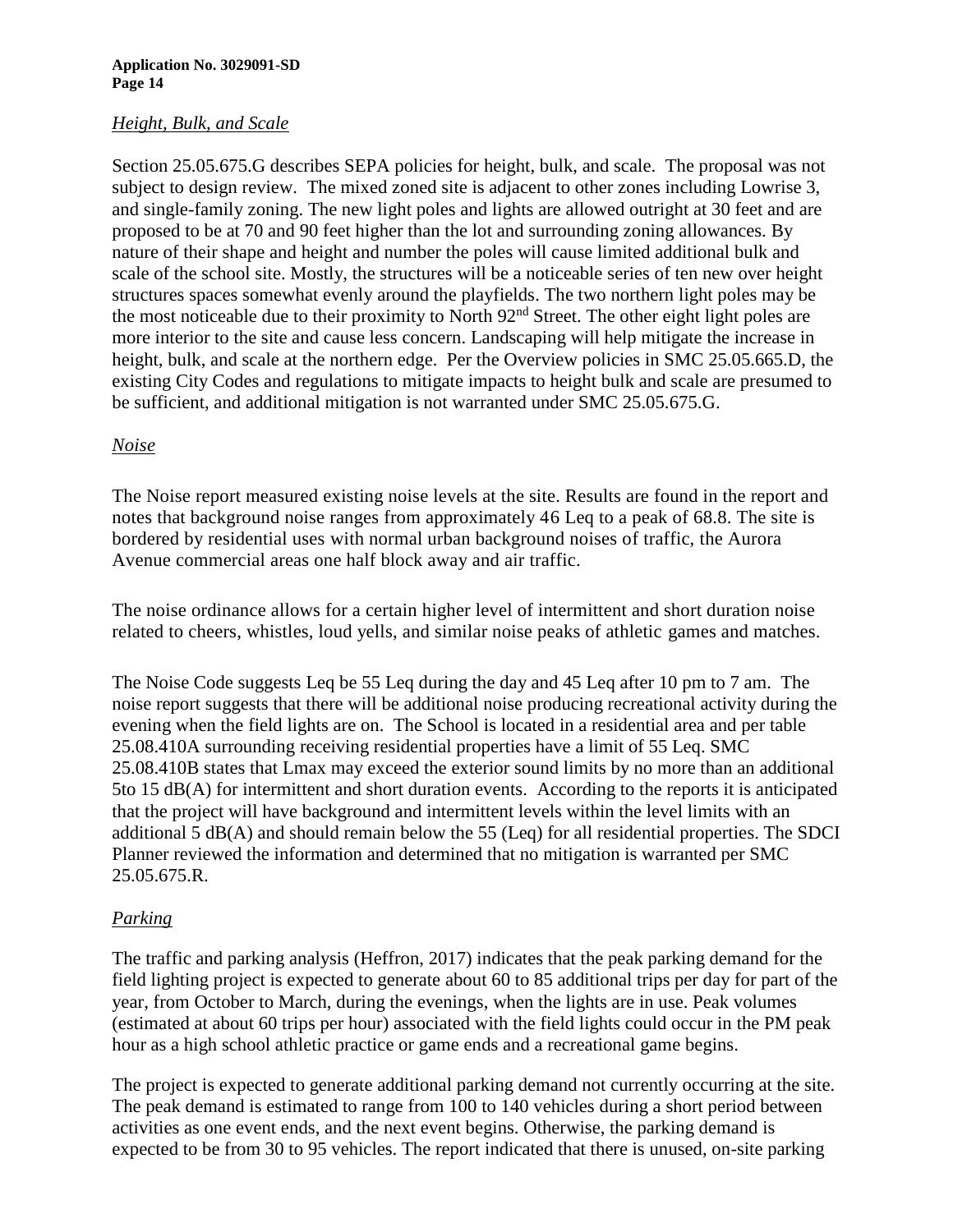which could accommodate most of the increased parking demand if the on-site parking areas are not gated and open for visiting teams and spectators.

The number of existing on-site parking spaces is expected to accommodate the anticipated parking demand. SDCI will condition the project per SMC 25.05.675.M.

## *Transportation*

The traffic and parking analysis (Heffron, 2017) indicates that the field lighting project is expected to generate about 60 to 85 additional peak time trips per day for part of the year, from October to March, when the lights are in use. Peak volumes associated with the field lights could occur in PM peak hour as a high school athletic practice or game ends and a recreational game begins.

The additional trips are expected to distribute on roadways near the project site and would have minor impact (four seconds) on levels of service at nearby intersections and on the overall transportation system. The SDCI Planner reviewed the information and determined that no mitigation is warranted per SMC 25.05.675.R.

## **DECISION – SEPA**

The environmental checklist, technical reports, application materials, Master Use Permit plans and responses to requests for information all comprise Seattle Department of Construction and Inspection's (SDCI) record. Pursuant to SMC 25.05.600.D.1, SDCI relies on the environmental determination (DNS), documents and technical reports prepared by the Seattle Public Schools in their role as lead agency. The conditions listed below are warranted as a result of SDCI's substantive SEPA review imposed based on Seattle's SEPA policies.

## **The proposed action is APPROVED.**

## **CONDITIONS –SCHOOL DEVELOPMENT STANDARD DEPARTURES**

No additional conditions.

## **CONDITIONS – SPECIAL EXCEPTION**

No additional conditions.

## **CONDITIONS - SEPA**

No additional conditions.

Planner note: Seattle Public Schools received and accepted conditioning of their DNS appeal by the Hearing Examiner Pro Tem as follows and is noted here for information purposes only.